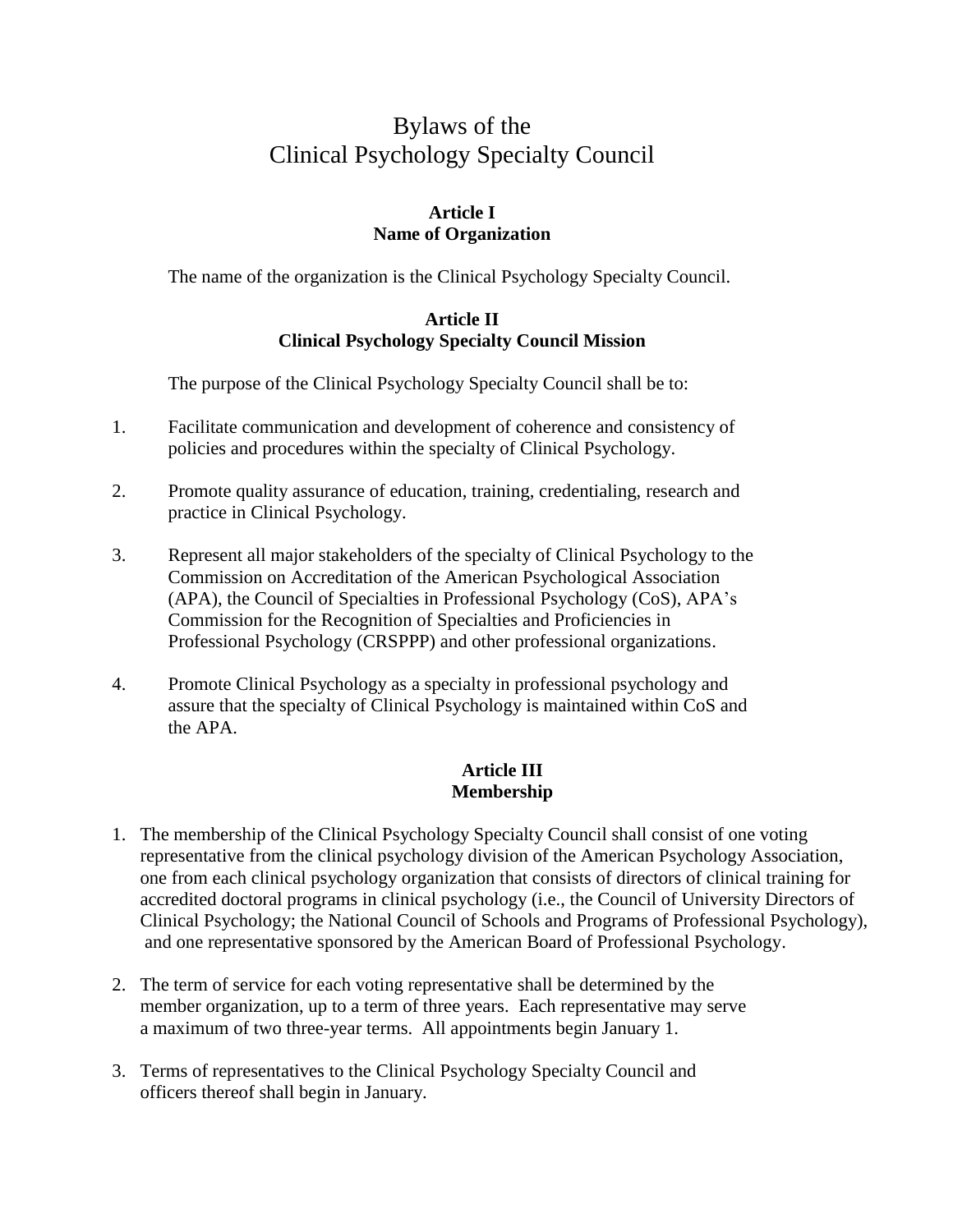- 4. Representatives to the Clinical Psychology Specialty Council commit themselves to regular attendance at meetings that typically occur once a year at teleconference meetings; additional meetings can be scheduled as needed.
- 5. The officers of the Clinical Psychology Specialty Council shall consist of a President and Treasurer, who are elected for a three year term. Officers can be re-elected for a second threeyear term. The Treasurer shall serve in the absence of the President and perform tasks requested by the President. The President shall take and distribute minutes of meetings within six weeks. Election to office extends appointment to the end of service in that office, total service not to exceed six years.
- 6. Annual dues for each member of this Council are payable for each calendar year. They will be reviewed annually by the members and will be revised as needed. Dues cover the Clinical Psychology Specialty Council's annual dues to CoS; the expenses of the President attending the annual meeting of CoS, including airfare, hotel and meals; and administrative expenses of the Council. Dues are payable by March 31 of the year for which they are assessed. In the absence of a Treasurer, the President may assume the responsibilities of that position if the group so directs.

## **Article IV Meetings**

- 1. Meetings shall be held by conference call at least once a year.
- 2. Meetings may be attended by liaisons and observers by invitation of the Clinical Psychology Specialty Council.
- 3. The Clinical Psychology Specialty Council may address business matters outside of the regularly scheduled meetings. Votes may be conducted by mail, e-mail or fax.
- 4. A quorum shall be defined as a simple majority of the total number of voting representatives.

## **Article V**

## **Representative to the Council of Specialties in Professional Psychology**

The President of the Clinical Psychology Specialty Council will serve as the Council's Representative to the Council of Specialties in Professional Psychology (CoS). The term of this Representative shall be three years and reelection for one consecutive term is possible.

> **Article VI Rules of Order**